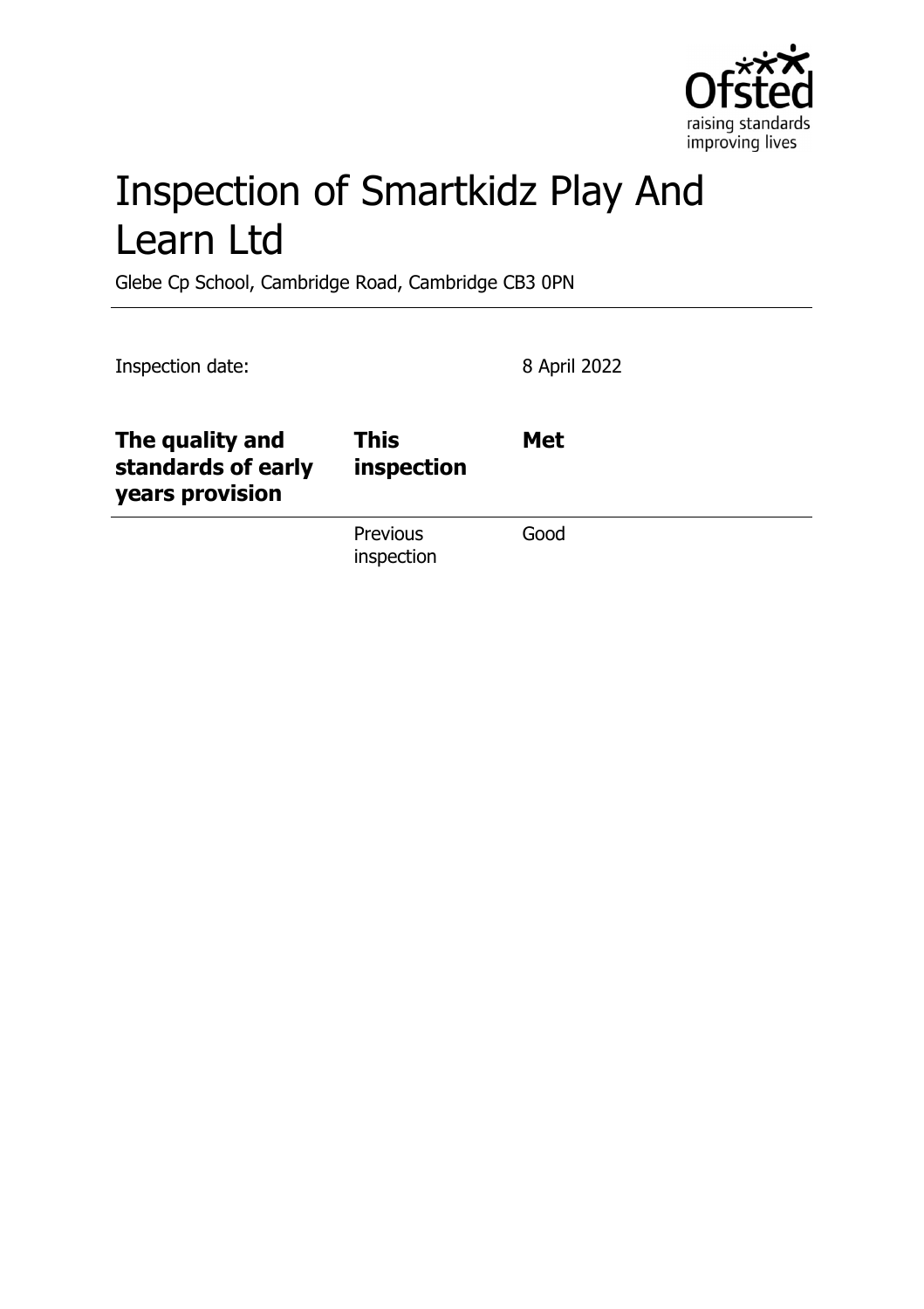

# **What is it like to attend this early years setting?**

#### **This provision meets requirements**

Children enjoy their time at the club. The atmosphere is relaxed and fun, with a particular focus on physical outdoor activity. Children tell visitors that they love their time spent here, as they access lots of fun activities and make new friends. The children benefit from consistent routines. For example, younger children are collected from classrooms by their key person and older children access the club from inside the school. This supports children's emotional well-being as they establish good relationships with staff. Children's behaviour is excellent and supported by staff that act as positive role models for turn taking and helping each other. Older children guide the younger children and show kindness and support. Staff reward children with praise for their teamwork, which motivates children to play cooperatively with each other. This results in an environment that enables children to make new friends quickly.

Children are excited to access the large array of resources available to them. They enjoy uninterrupted play opportunities that staff carefully observe to allow children freedom to explore and problem-solve. This builds children's resilience as they overcome challenges in their play. Children enjoy spending time outdoors. For example, finding ways to move around on various wheeled toys and creating outdoor dens. This supports children's physical development and their ability to take calculated risks.

## **What does the early years setting do well and what does it need to do better?**

- $\blacksquare$  Staff form good relationships with the children that attend the club. They gather thorough information from parents when children begin to attend. Staff observe children's play choices to help plan activities based on their interests. They value children's opinions and encourage them to share their ideas for improvements to the club. Children are encouraged to make choices about the activities on offer and the play areas they use.
- $\blacksquare$  Children thoroughly enjoy the physical activities available at the club. For instance, children excitedly enter the hall to construct with the large soft-play equipment. They work collaboratively in groups to create dens with steps and slides to enter and exit their hideouts. This supports children's social development, as they negotiate with each other to establish safe methods of moving large items of equipment.
- $\blacksquare$  Children are encouraged to be healthy, independent and confident. For example, children are provided with healthy snacks, such as crackers with cheese, and a variety of fruit to choose from. Staff remind children to drink plenty of water throughout the play sessions. Children have free-flow play to the outdoor areas and a considerable amount of physical play opportunities.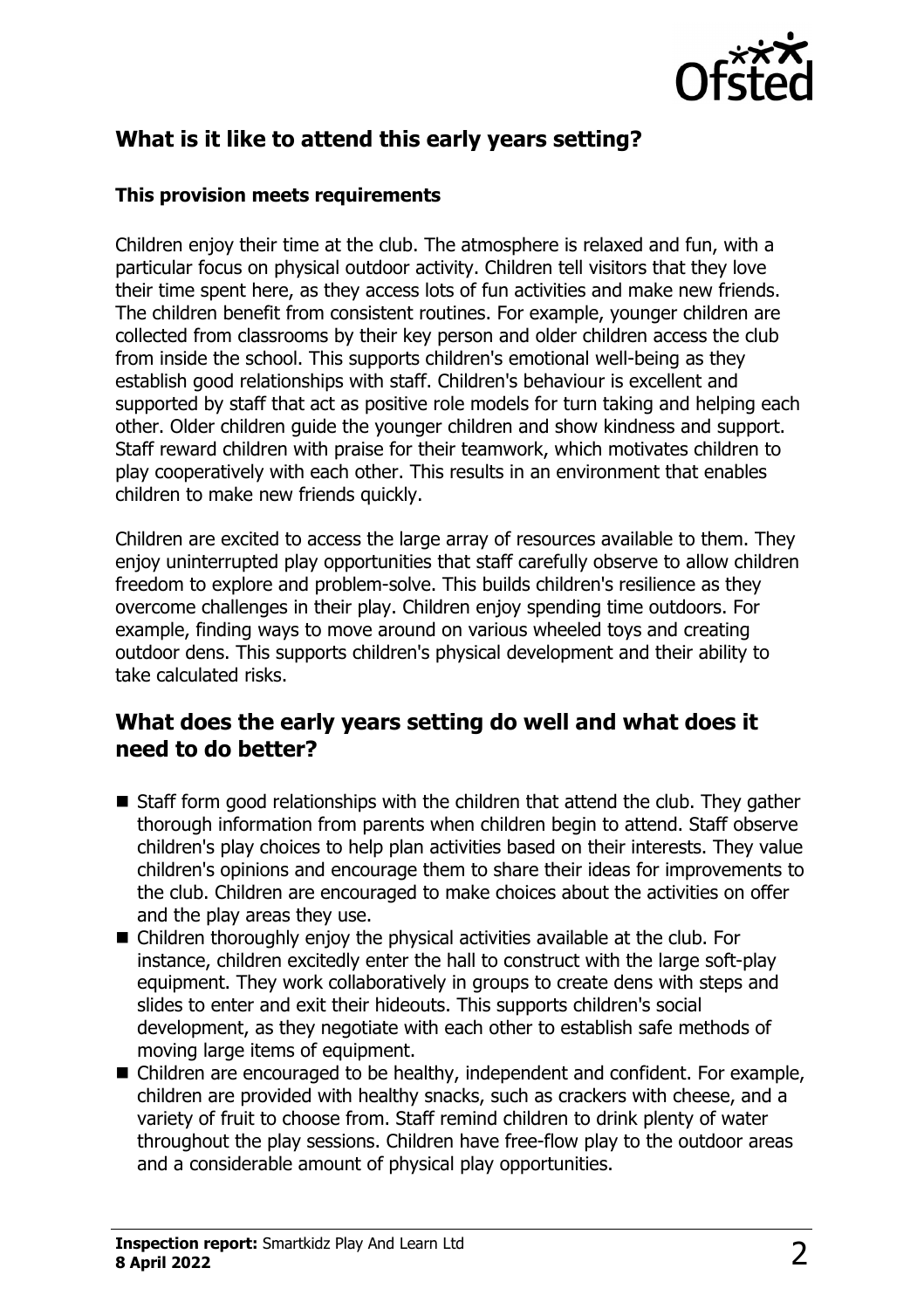

- Staff support children's personal development by providing lots of opportunities for children to take appropriate and calculated risks while playing. Staff support children's learning and development through carefully sequenced teaching. For example, staff support children to develop climbing skills at a lower level and discuss the strength of branches before children can go higher.
- $\blacksquare$  The manager and staff team maintain an effective partnership with teachers and parents from the host school. Parents say communication between the club and themselves is good and that they would recommend the club to other families. The manager has begun to improve relationships with other schools. This supports the transition for children attending in the holidays from outside schools.
- $\blacksquare$  The manager uses effective measures for the evaluation of the club. Parents, children and staff are all included in discussions to determine areas for development. In addition, the manager frequently meets with the staff team to share good practice and brainstorm ideas to further enhance the children's experiences. This helps staff to make ongoing improvements to provisions in the club.
- $\blacksquare$  The manager and deputy have implemented effective supervisions that support their staff's professional development and well-being. Regular meetings are held with staff to refresh and update their knowledge surrounding safeguarding. Additionally, staff are provided with the opportunity to access training to improve their professional development and further develop their skills.

# **Safeguarding**

The arrangements for safeguarding are effective.

All staff have a clear understanding of the signs and symptoms of abuse. This includes knowledge of wider safeguarding issues. For example, female genital mutilation and the 'Prevent' duty. Staff know how and where to report any concerns to keep children safe. Staff have received appropriate training to enable them to safeguard children from harm, abuse and neglect. Additionally, all staff understand the procedures to follow if they have any concerns about the behaviour of a colleague towards children. Risk assessments are effective. Careful consideration has been given to enable children to take appropriate risks in activities but in a safe and supervised way.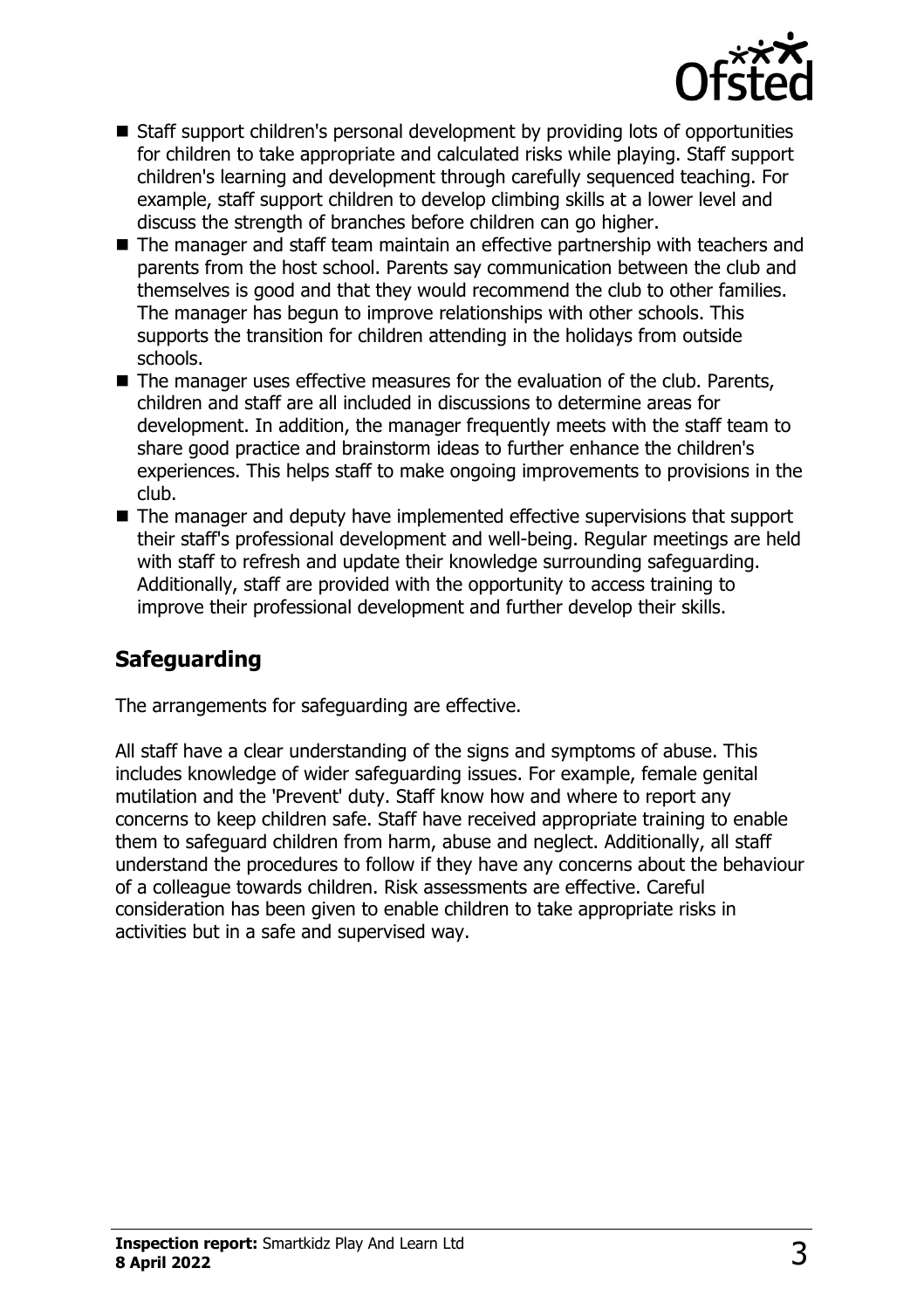

| <b>Setting details</b>                              |                                                                                      |
|-----------------------------------------------------|--------------------------------------------------------------------------------------|
| Unique reference number                             | EY494551                                                                             |
| <b>Local authority</b>                              | Cambridgeshire                                                                       |
| <b>Inspection number</b>                            | 10219417                                                                             |
| <b>Type of provision</b>                            | Childcare on non-domestic premises                                                   |
| <b>Registers</b>                                    | Early Years Register, Compulsory Childcare<br>Register, Voluntary Childcare Register |
| Day care type                                       | Out-of-school day care                                                               |
| Age range of children at time of<br>inspection      | 4 to 11                                                                              |
| <b>Total number of places</b>                       | 30                                                                                   |
| Number of children on roll                          | 83                                                                                   |
| Name of registered person                           | Smartkidz Play And Learn Limited                                                     |
| <b>Registered person unique</b><br>reference number | RP534963                                                                             |
| <b>Telephone number</b>                             | 07843663554                                                                          |
| Date of previous inspection                         | 11 August 2016                                                                       |

# **Information about this early years setting**

Smartkidz Play And Learn Ltd was registered in 2015. The club employs four members of childcare staff, two of whom hold appropriate early years or playwork qualifications at level 3. The club opens from 7.30am to 8.50am, and 3.15pm to 6pm during school term times and from 8am to 6pm, during the main school holidays.

# **Information about this inspection**

#### **Inspector**

Louise Harris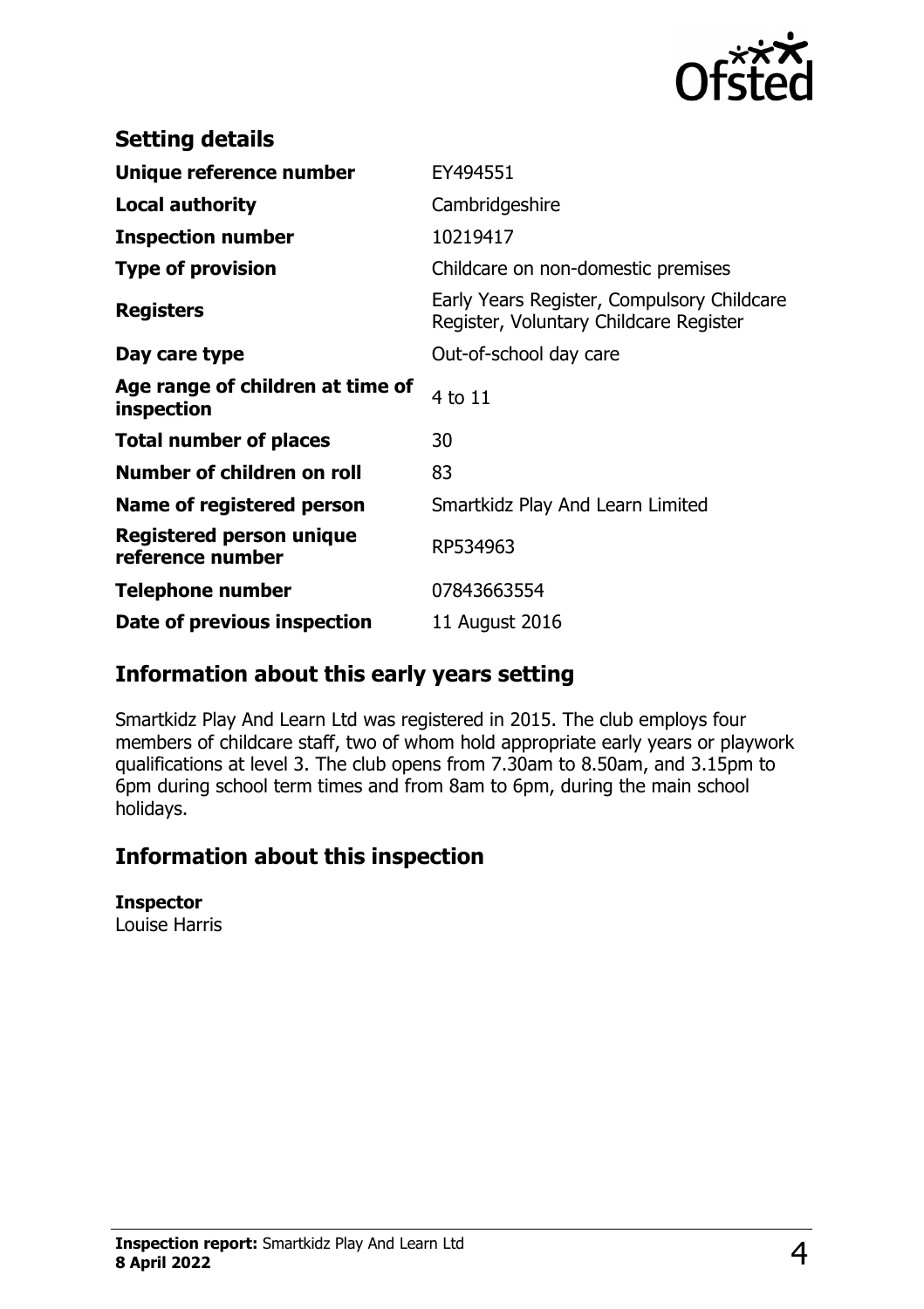

### **Inspection activities**

- $\blacksquare$  This was the first routine inspection the setting received since the COVID-19 pandemic began. The inspector discussed the impact of the pandemic with the provider and has taken that into account in their evaluation of the setting.
- $\blacksquare$  The provider, manager and inspector completed a learning walk together. The provider and manager talked to the inspector about how the space and resources are used.
- $\blacksquare$  The inspector held a number of discussions with the provider, manager and staff. She looked at relevant documentation and evidence of the suitability of persons working with children.
- $\blacksquare$  The inspector spoke to children during the inspection and took account of their views. She observed interactions between the staff and children.

We carried out this inspection under sections 49 and 50 of the Childcare Act 2006 on the quality and standards of provision that is registered on the Early Years Register. The registered person must ensure that this provision complies with the statutory framework for children's learning, development and care, known as the early years foundation stage.

If you are not happy with the inspection or the report, you can [complain to Ofsted](http://www.gov.uk/complain-ofsted-report).